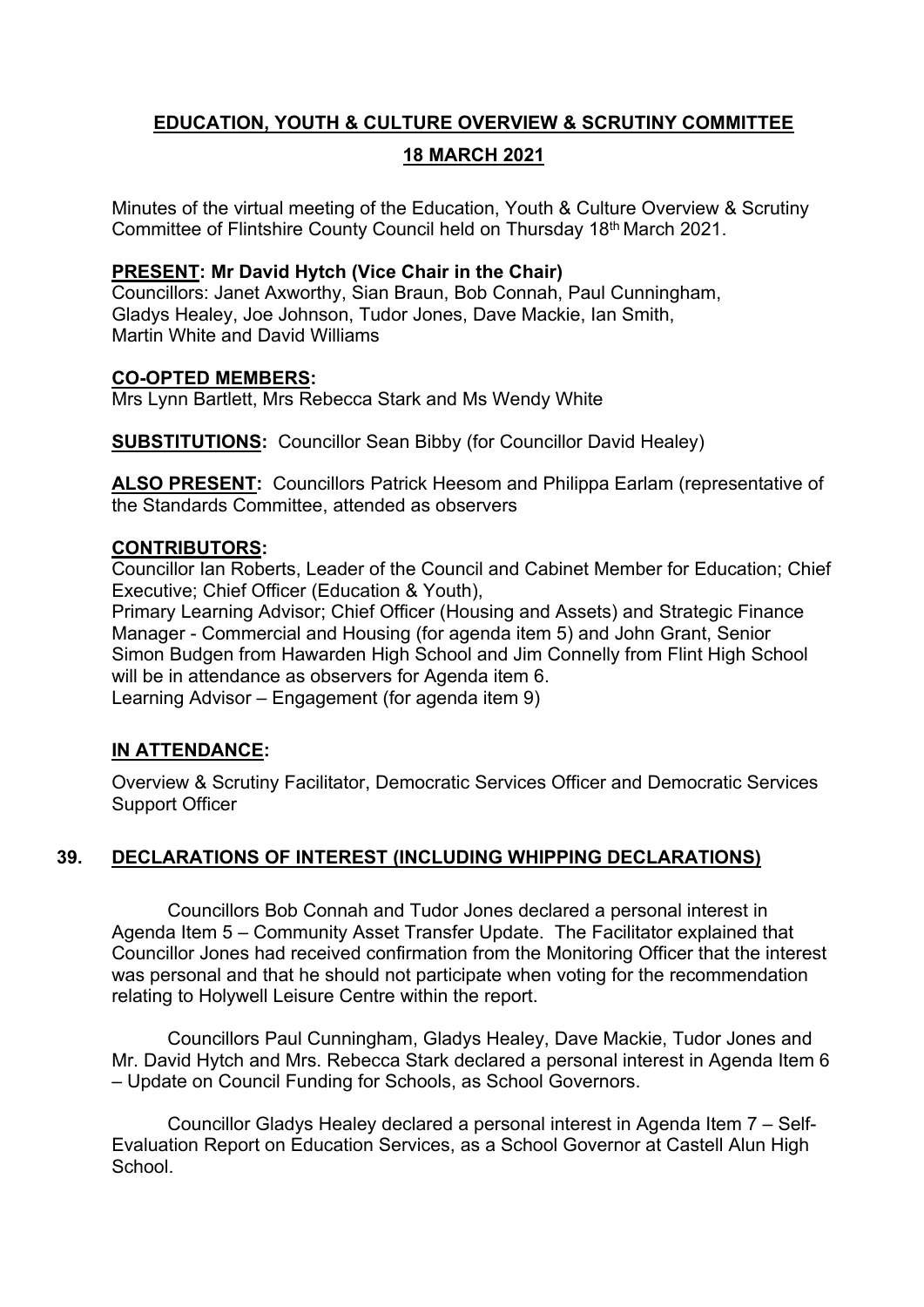### **40. MINUTES**

The minutes of the meeting held on 28 January 2021 were received.

The minutes were approved, as moved and seconded by Councillors Tudor Jones and Martin Wright.

### **RESOLVED:**

That the minutes be approved as a correct record and signed by the Chairman.

# **41. SCHOOL ATTENDANCE AND EXCLUSIONS**

The Senior Learning Advisor (Engagement) introduced an overview of school attendance and exclusions for the year 2019/20, which had been impacted by the pandemic, as outlined within the report. He provided information on the trends for attendance, persistent absence and permanent and fixed term exclusions which had been highlighted by Estyn.

Councillor Dave Mackie commented on the table showing fixed term exclusions and asked what processes were in place to understand the causes of the increase in these figures and what steps were being taken to address them. In response, the Senior Learning Advisor provided information on the work carried out by the team, which was more proactive, working with children, families, head teachers and communities to better understand issues at an earlier stage.

The recommendations as outlined within the report were moved and seconded by Councillors Paul Cunningham and Dave Mackie.

# **RESOLVED:**

- (a) That the attendance data for Flintshire schools and the actions undertaken by officers to support engagement and safeguarding during the period of lockdown be noted; and
- (b) That the Committee recognise that the data provided had been impacted by COVID-19 lockdown and school closure.

### **42. FORWARD WORK PROGRAMME AND ACTION TRACKING**

The Overview & Scrutiny Facilitator presented the report confirming the next meeting of the Committee was the joint meeting with the Social & Health Care Overview & Scrutiny Committee scheduled for the 17<sup>th</sup> June. The next ordinary meeting of the Committee was scheduled to be held on the 1<sup>st</sup> July where the Annual Report from GwE, Social Media and internet Safety would be presented. All actions arising from previous meetings had been completed.

The Facilitator also reminded Members of the Out of County briefing sessions which had been arranged for all Members and co-opted Members for 22<sup>nd</sup> March.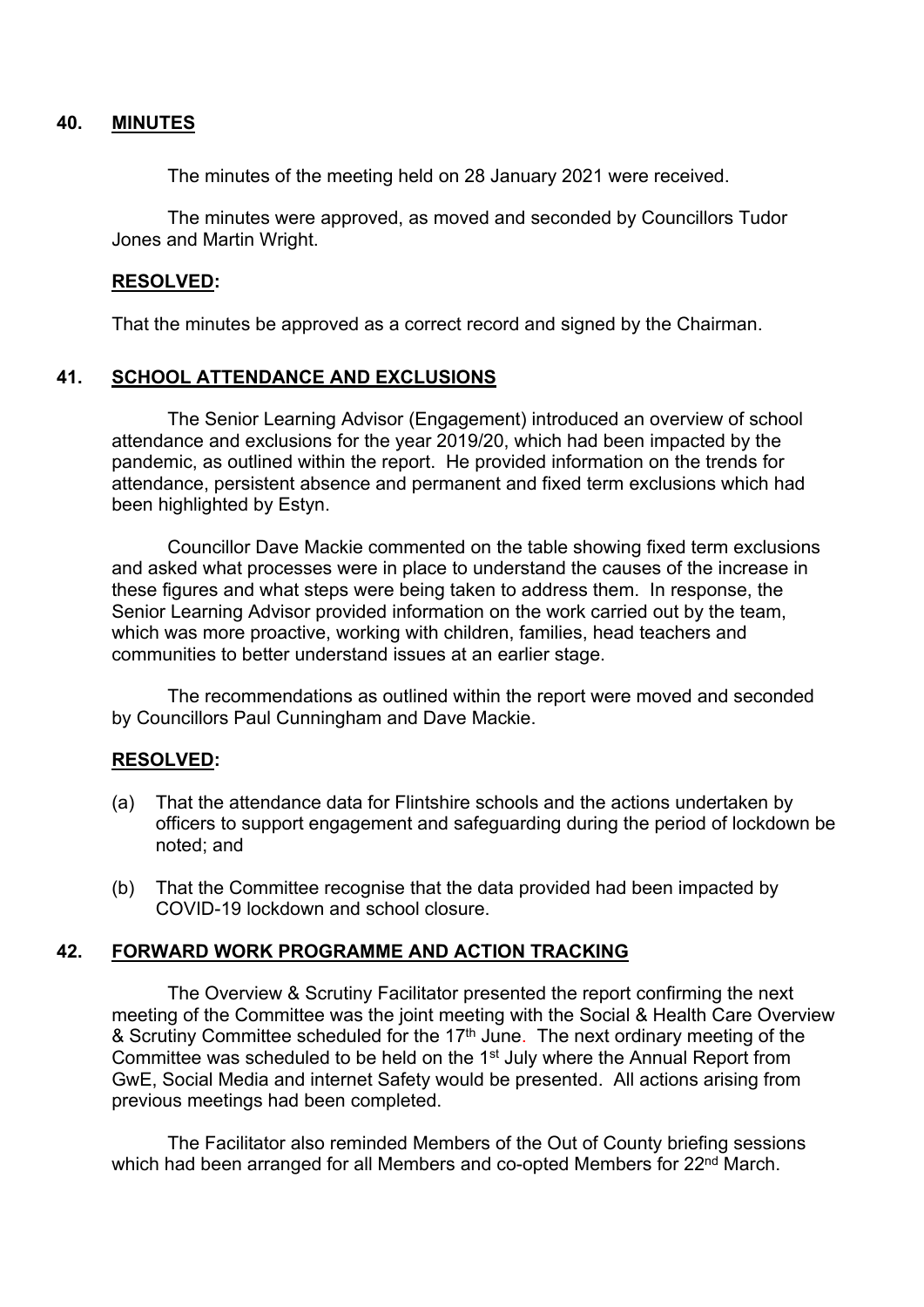The recommendations in the report were moved and seconded by Councillor Paul Cunningham and Mrs Lynne Bartlett.

# **RESOLVED:**

- (a) That the Forward Work Programme be noted;
- (b) That the Facilitator, in consultation with the Chair of the Committee, be authorised to vary the Forward Work Programme between meetings, as the need arises; and
- (c) That the progress made in completing the outstanding actions be noted.

# **43. COMMUNITY ASSET TRANSFER UPDATE**

The report was presented by the Chief Officer (Housing and Assets) and Strategic Finance Manager (Commercial and Housing) and provided an overview of the progress of the two largest Community Asset Transfers and how the pandemic had impacted them. Cambria Aquatics had transferred in 2016 with Holywell Leisure Centre commencing trading in 2017 and the Chief Officer provided detailed information on the benefits to the council, the substantial financial impact because of the pandemic together with precautionary steps taken to enable re-opening safely. He also provided information on the grant support schemes and furlough opportunities. He paid tribute to the management of these organisations which had very strong community support and felt confident that these would move forward beyond the pandemic.

Councillor Mackie commented on the unprecedented difficulties faced by the two organisations and suggested that the Committee write to them to praise the work of the managers and volunteers for the way in which they had dealt with them. The Facilitator agreed to send a letter on behalf of the Committee to both organisations.

The recommendations outlined within the report were taken separately. The first and second recommendations were moved and seconded by Councillor Martin White and Mrs. Rebecca Stark. The third recommendation was moved by Councillors Janet Axworthy and Gladys Healey. Councillor Tudor Jones did not take part in the vote on the third recommendation.

### **RESOLVED:**

- (a) That the progress of the Community Asset Transfers be noted;
- (b) That the Committee supported the continued grant support for Cambrian Aquatics into 2021/22; and
- (c) That the Committee support the continued grant support for Holywell Leisure Centre into 2021/22.

# **44. SELF-EVALUATION REPORT OF EDUCATION SERVICES**

The Chief Officer (Education & Youth) presented the self-evaluation report and explained that, due to the pandemic, the information had not been structured in the usual way against the Estyn Framework for the inspection of Local Government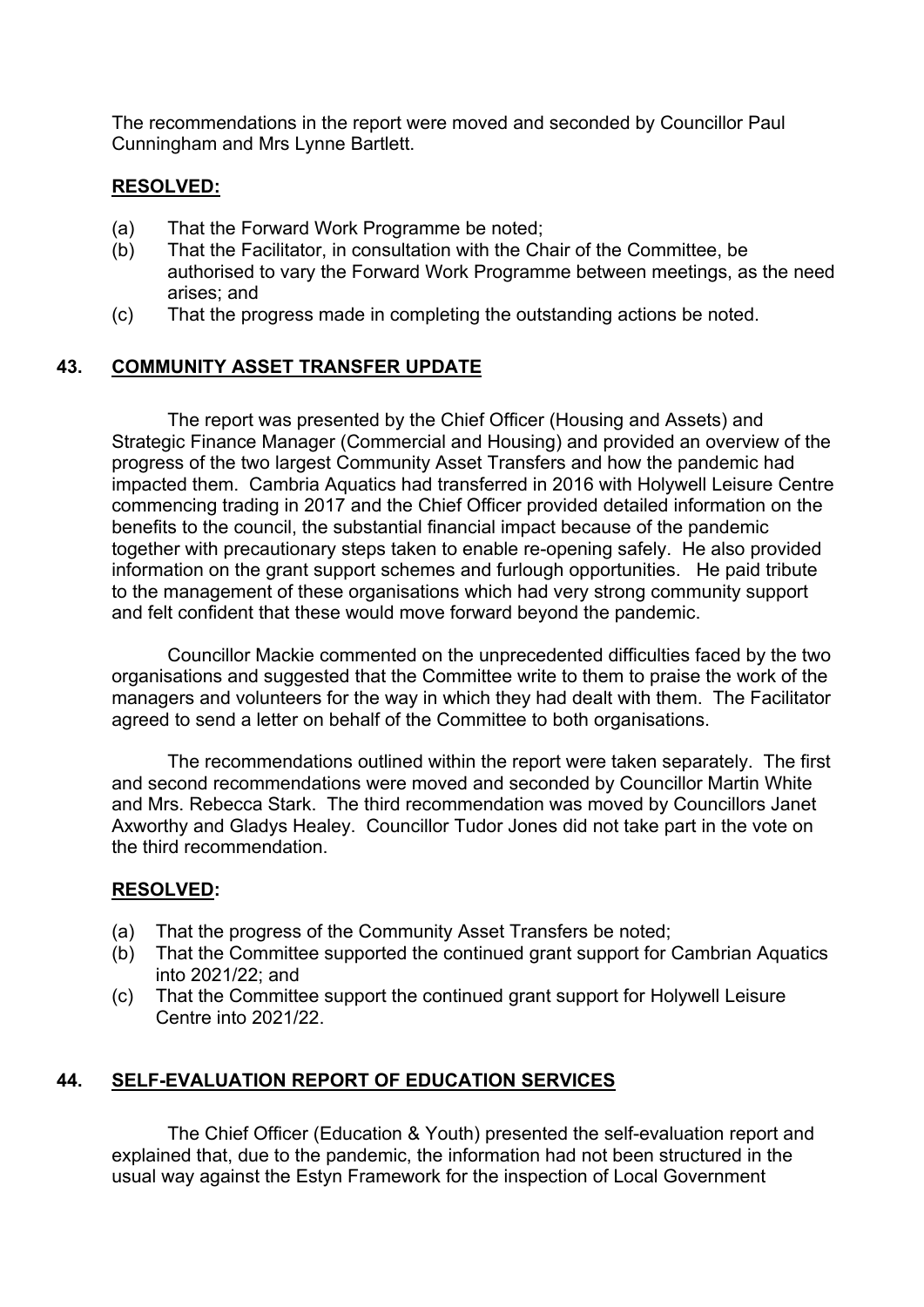Education Services which had been temporarily suspended together with the key data collections from Welsh Government (WG). She referred to previous reports to meetings attended by GwE and Estyn colleagues with the Thematic Review of the Regional Services presented at the last meeting and attached to the report was the letter sent to Flintshire County Council from Estyn which summarised the positive assessment of the work undertaken in schools during this period. She also provided information on the next steps and priorities within the Council Plan.

The Chair said that the format of the report was very useful in providing information on all service areas. He invited questions on each of the service areas, as outlined in Appendix 1 of the report.

#### Inclusion and Progression Service

The Chair referred to page 54 the last paragraph and asked as this was now an online offer with no theoretical limit why the training was not available to everyone. In response the Chief Officer confirmed she would refer this to the Senior Manager (Inclusion and Progression) to provide a response.

Mrs Stark asked if provision had been considered for young person counselling and psychology services moving forward and were schools aware of pupils who may already require that support. In response the Chief Officer confirmed that this had been identified by the Children's Commissioner and that previously WG had provided additional funding for counselling services to support ALN services and that this would be a priority moving forward for them. There was a strong holistic recovery programme working with Health and CAMMS colleagues and Children's Services to enable a wraparound model to support these children and young people. She added that additional funding had been provided last year to support young people's emotional health and well-being.

#### Early Entitlement Service

The Chair asked for an explanation on what was covered by the Coronavirus Childcare Assistance Scheme. In response, the Chief Officer explained that during the pandemic WG had suspended the childcare offer and created the Coronavirus Childcare Assistance Scheme and that similar to schools who operated during the pandemic providing childcare for critical workers, WG provided funding for this service to provide the same support for critical workers. This was managed by the Childcare team within Social Services.

Mrs Stark asked if WG had anticipated the impact of the gap in education for young learners in their early years' education and would this be taken into account when measuring their performance. In response, the Chief Officer confirmed that this was being discussed and referred to the Foundation Phase Curriculum for 3 – 7 year olds which firstly looked at the child and their personal and social development and then provided support across different areas of learning. She confirmed the early years was front and centre of the National Recovery Programme and that she was involved in discussions to shape that work moving forward.

The Leader confirmed that, as the WLGA Education Spokesperson, he was pressing the needs of the Foundation Phase as this age group were least able to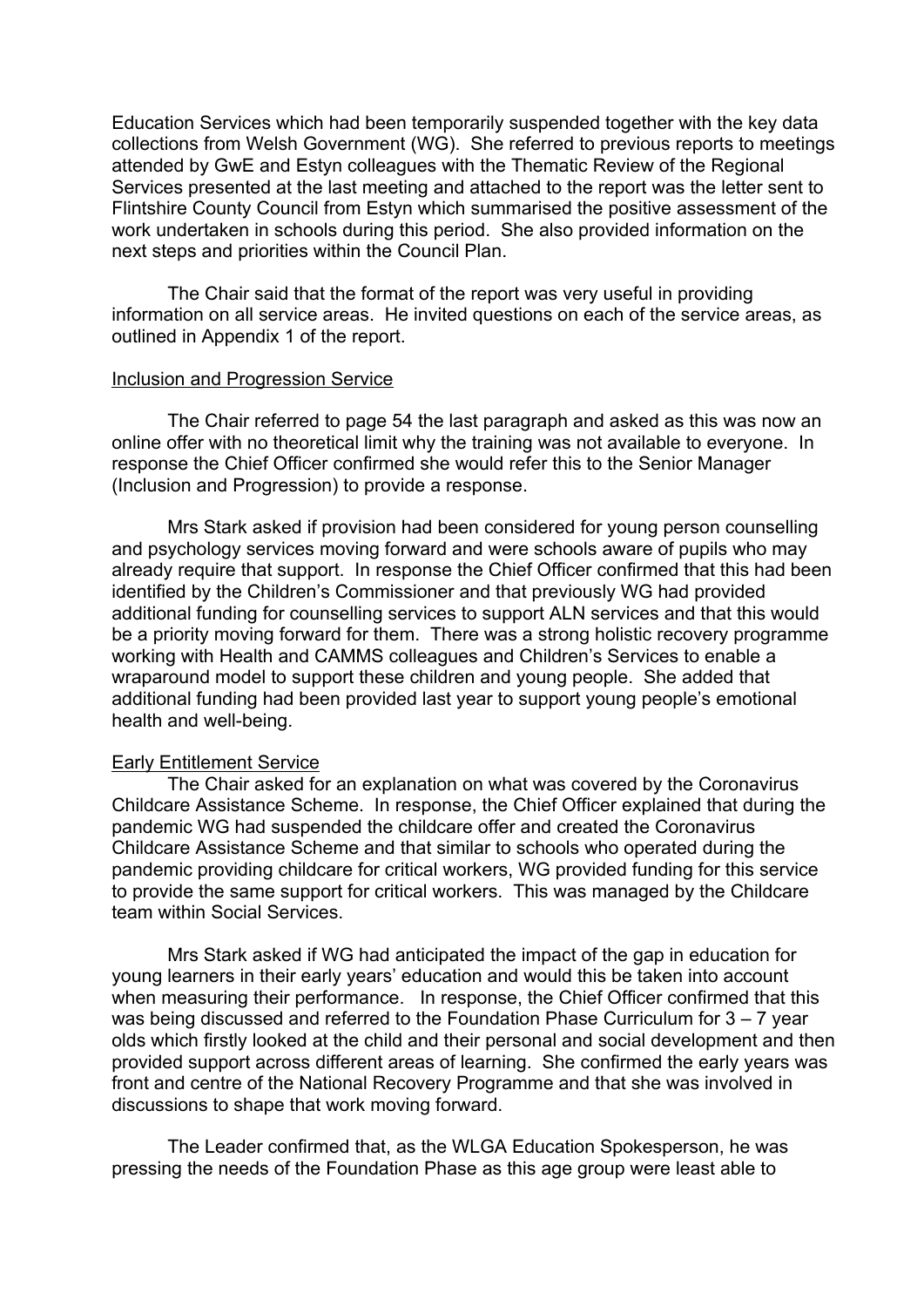access any form of online blended learning. He had been pleased to see WG decide that the Foundation Phase should be the first to return to school and that the missed opportunities felt by those children was a priority for WG who had provided significant resources into the programme Recruit, Recover and Raise Standards which would enable all young children and people to receive that assistance when they returned to school.

Councillor Paul Cunningham commented that the speech and language aspect to this was important to these young children to be able to express themselves. The Chief Officer said that not all children would be in deficit when it came to speech and language and that many children would have been supported by their parents during this time and benefited from that time as a family bubble. The Leader added that parents and carers were owed a debt of gratitude for their support with their children's education during this time and he looked forward to all children returning to school after Easter.

#### Integrated Youth Provision Service

The Chair referred to page 71 of the report and the reference to the Dedicated Youth Worker working a day a week at 5 Secondary Schools and asked was this the limit of the demand or did resources prevent the other schools being involved. In response, the Chief Officer confirmed it was a resource issue and that progress was being made working towards having a Youth Worker in every school but that this was reliant on the realignment and efficiencies of resources within the service.

#### Youth Justice Service and Flintshire Sorted

The Chair asked if amendments to the Exclusion Policy and Substance Misuse Policy had been made and if the issue up for review was the first offence of being caught with drugs resulting in permanent exclusion. In response, the Chief Officer explained the reasons for exclusion had been looked at with substance misuse and violent behaviour a part of that. The policy had to be re-visited regularly to enable schools to be robust in how they managed these offences and that sometimes these young people were victims in situations beyond their control and that the Youth Justice Service needed a more prominent role in schools.

Ms Wendy White asked if the zero tolerance regarding drug related offences in schools had also considered joint enterprise with people who were using or selling drugs. The Chief Officer agreed to speak to Mrs White outside of the meeting to discuss this suggestion further.

#### School Planning & Provision Service

The Chair referred to the PRU and asked if there were plans to use or dispose of the redundant assets there. In response, the Chief Officer confirmed these would be surplus from the portfolio and would then revert to the capital assets team.

The Chair commented that this was a substantial report and that the clear format was worth considering for future reports.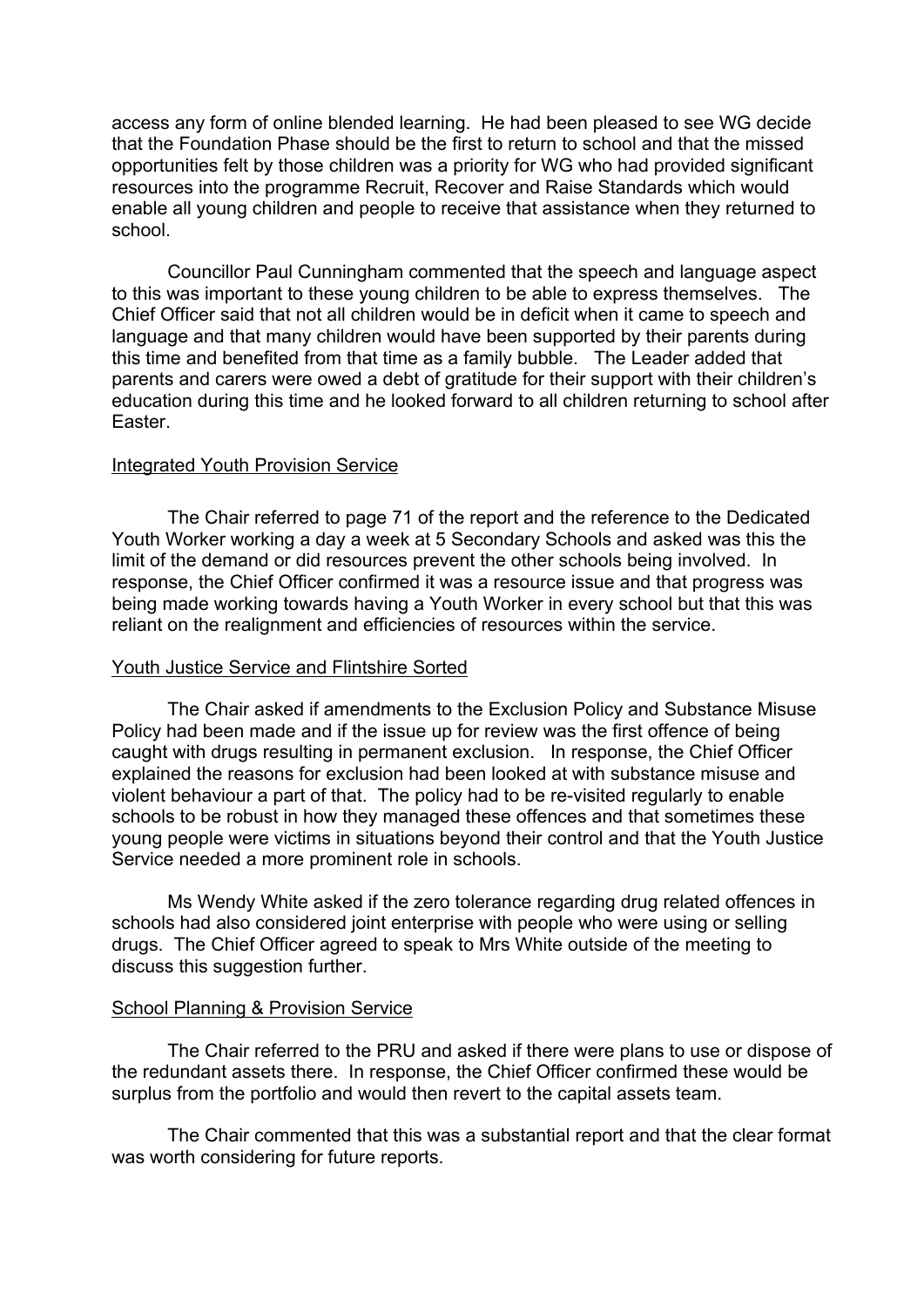The recommendation outlined within the report were moved and seconded by Councillors Tudor Jones and Dave Mackie.

### **RESOLVED:**

- (a) That the report be noted; and
- (b) That the positive thematic report undertaken by Estyn on the work of education services in Flintshire to support children and young people during the pandemic be noted.

### **45. UPDATE ON COUNCIL FUNDING FOR SCHOOLS**

The Chief Executive introduced a report to outline to the Committee the proposal for distributing the additional £1m allocated to secondary schools in the 2021/22 budget. Because of the timing and purpose of the funding, the Council will allocate the funding in 2021/22 as a supplementary allocation.

The Estyn inspection of the Local Authority in 2019 raised concerns about the long term nature of deficit budgets in certain secondary schools, and as part of their inspection report, a key recommendation was that the Authority took steps to address the deficits. The additional funding in the budget was primarily to provide additional resource to those schools in financial difficulty.

The Chief Executive explained that there had been no funding solution available to deal with the deficits, but by working hard to set the 2021/22 budget, together with investigating the opportunities within the Welsh Government (WG) WG settlement to realign additional funding to Schools, a solution had been reached to provide additional funding to secondary schools. Explaining the way in which the funding had been allocated, he commented on the concerns which had been received by some Headteachers and School Governors. He advised that it was acknowledged by the Authority that in recent years secondary schools in general had experienced pressure on budget, and therefore, a proportion of the funding would go to those schools which had not met the principles, as set out in the report.

The Leader of the Council spoke in support of the comments made by the Chief Executive and advised that the proposed additional funding had been fully supported by the County Council. He commented on the challenging position schools had faced due to austerity but said that young people across Flintshire had the right to access a broad and balanced curriculum.

The Chief Officer (Education and Youth) added that young people in schools across Flintshire should not suffer because of a variety of very complex factors which had led to the deficits being accrued. She provided a detailed explanation of the allocation principles, as outlined within the report, which had included deprivation factors. Additional funding was also being provided to school from WG which would continue for the next financial year. Whilst this was welcomed, she commented on the importance of the Council maximising its Council budget to assist in addressing school deficits.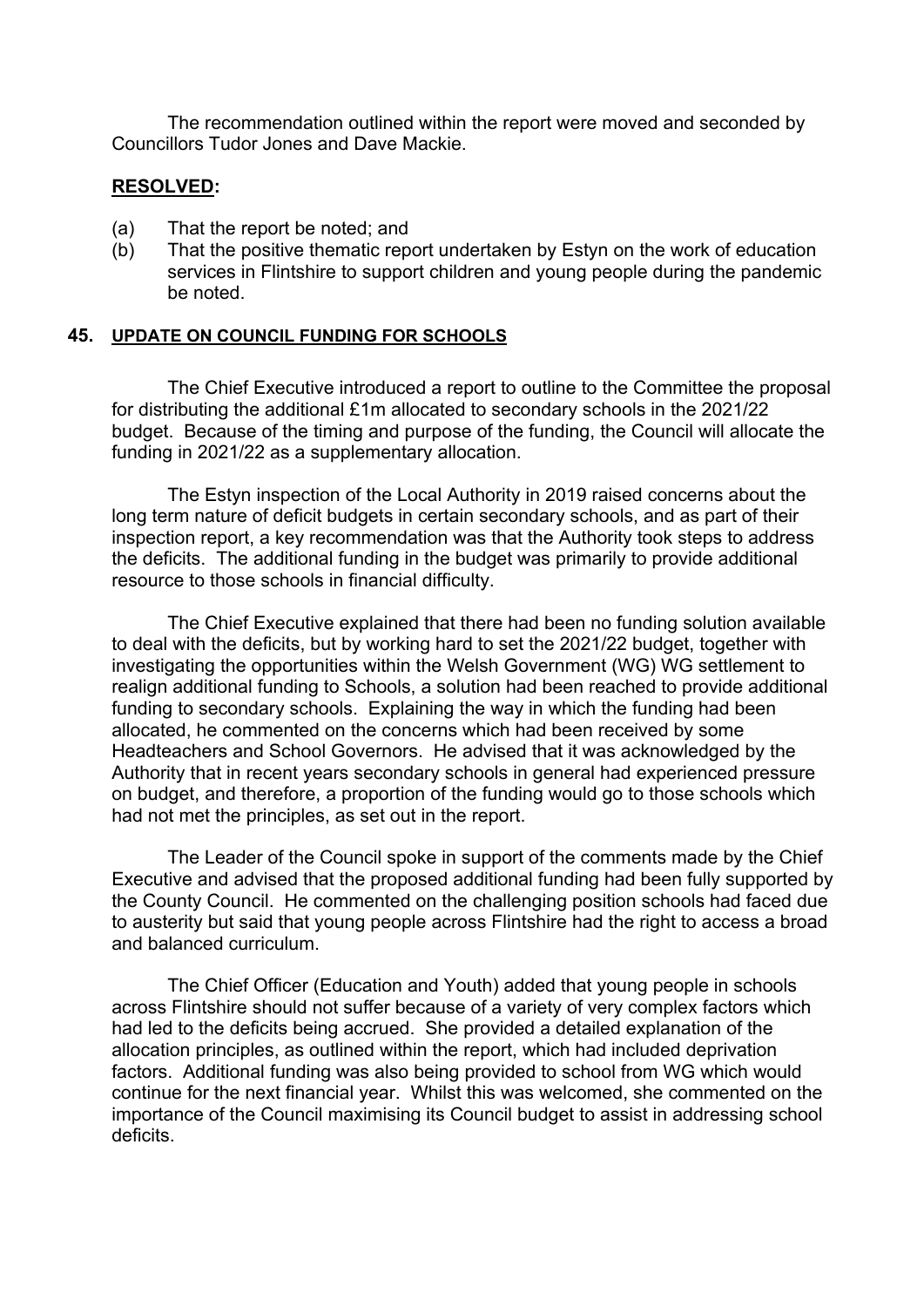The Chair invited Mr. Jim Connelly, Head of Flint High School, who was in attendance, to comment on the proposal.

Mr Jim Connelly thanked the Chair for the opportunity to attend the meeting and address the Committee. He welcomed the comments made by the Chief Executive, Leader and Chief Officer, which he said had provided some rationale behind the proposal and said that had the Secondary Heads Federation received this information beforehand it would had alleviated some of the concerns. He asked that the consultation process be improved in the future and commented on the difficult decisions which had been made by all schools across Flintshire, due to austerity and a reduction in school budgets. He said that he fully understood that the Council had tried to provide schools across Flintshire with as much funding as possible but was concerned that providing additional funding to address the deficits could set a dangerous precedent for schools in the future in managing those deficits.

Councillor Dave Mackie commented on how the additional funding to address secondary school deficits had been calculated and said that there was concern around how this funding would continue in the future. He stated that if the funding continued, two of the schools would clear their deficits relatively quickly but the other schools would continue to need additional funding for a number of years. He explained that this was an assumption, as this had not been addressed within the report. He added that all schools across Flintshire should be recognised for working hard to address their deficits and remain within their allocated budgets and recognised that Flintshire continued to be an underfunded Council. He supported consistent allocation of funding and suggested that this be considered as part of the school funding formula. He also felt that the views of Secondary Headteachers should be considered when reviewing secondary school funding in the future.

The Chair commented that the proposal would be discussed at the forthcoming School Budget Forum meeting. He welcomed the Chief Executive's clarification around equity and that the objective was to address the deficit with notional amounts afforded to schools. He added that all schools were under significant pressure and that it was gratifying that the Council was able to provide additional funding to address the deficit. He referred to the underfunding of Councils and the comments made by the Chief Executive that there should be a minimum allocations which enabled Councils to provide their services and also a top up allocation to meet the needs of deprivation etc. and if that were the case it should be that a bare minimum was allocated to each school and top up thereafter.

The Leader said that from an equity point of view he did not believe that the size and viability of a school should matter when it came to the educational offer that was provided to children across Flintshire. He advised that school deficits had been subject to a great deal of scrutiny and referred to the work undertaken by himself and Chief Officers, together with the finance team to consider all options to resolve this. He reiterated his previous comments and said that Members had been right to take the decision at County Council to ensure every child received access to the same basic curriculum offer.

The Chief Executive, in response to the comments made by Mr. Connolly, said that he did not want a situation where schools were being pitched against each other.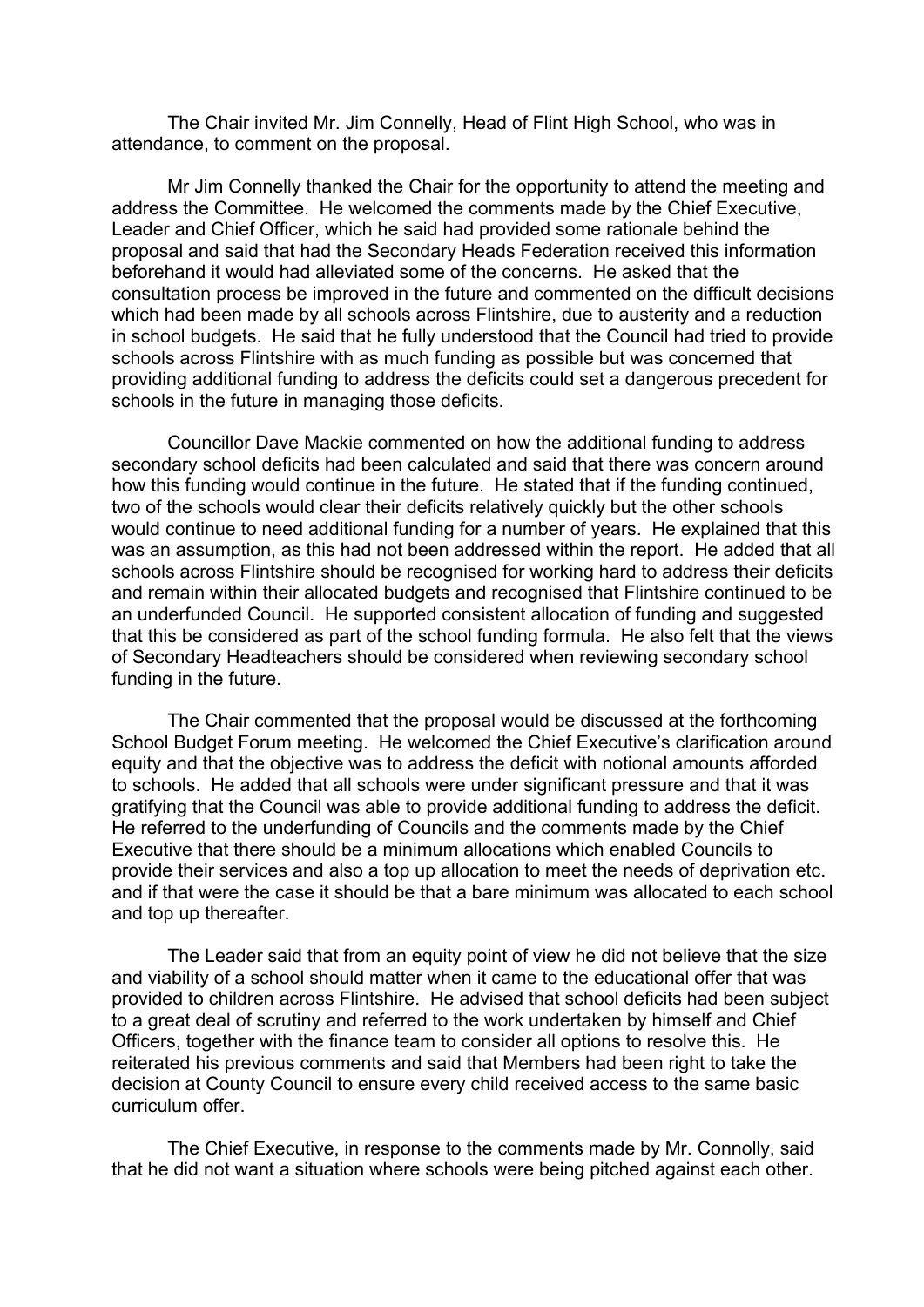He appreciated all of the work undertaken by Headteachers and staff to balance budgets and to try and reduce their deficits. In response to the comments made by Councillor Mackie, he explained that if the additional funding had been spread across all Schools there would be no impact on the reduction of School deficits. On increasing the spend per pupils, he added that it was not possible to confirm what WG settlements would be in the future, but that the Council would continue to make the case that better funding was required to meet the challenge of addressing School deficits.

The Chair thanked the Chief Executive for his comments and said that he greatly appreciated the additional funding for schools which would be highly beneficial. He said that whilst he believed every effort had been made by the Council over a number of years to maintain school budgets, the education budget had been cut by 2% back in 1997 and that this funding had never been returned.

The Chief Officer responded to comments around consultation, and said that during a meeting with the Head Teachers Secondary Heads Federation, it was acknowledged that communication around the proposal to provide additional funding could have been better, but commented on the positive and transparent relationship with Head Teachers and colleagues. She reported on the robust process for supporting schools that were in a deficit position and that the Council had further strengthened the licensed deficit protocol in the light of the Estyn recommendations. She said there were a significant number of factors over a long period of time which had resulted in those deficit positions and that Headteachers had worked really hard to try and manage those.

In response to comments around challenge and scrutiny, the Chief Officer said that she welcomed the challenge from the Committee.

Councillor Tudor Jones sought clarification that the additional funding was not going directly to Schools, but was being used to reduce the deficits that sit with the Council. He suggested changing the wording in recommendation (a) to "That the Committee support the principles as the basis for allocating the £1m additional funding to reduce deficits of secondary schools in 2021/22, as set out within the report. The Chief Executive thanked Councillor Jones for the helpful clarification. He sought a steer from the Committee in terms of future steps year on year in the Council's Medium Term Financial Strategy (MTFS) which was currently being reviewed, in order to make a case for similar investments year on year, providing the settlement from WG allowed this to occur.

The Chair thanked officers for their attendance and answering the questions from the Committee. He suggested that the Committee write to Mrs. Lucy Morris who had recently retired from the Council, to thank her for the support she had provided to schools during financial challenging times, and also the support she had provided to the Committee. This suggestion was supported by the Committee.

Following discussion, the recommendations outlined within the report, together with the suggested amendment to recommendation 1, as suggested by Councillor Tudor Jones and with the following additional recommendation, were moved and seconded by Councillors Tudor Jones and Gladys Healey:-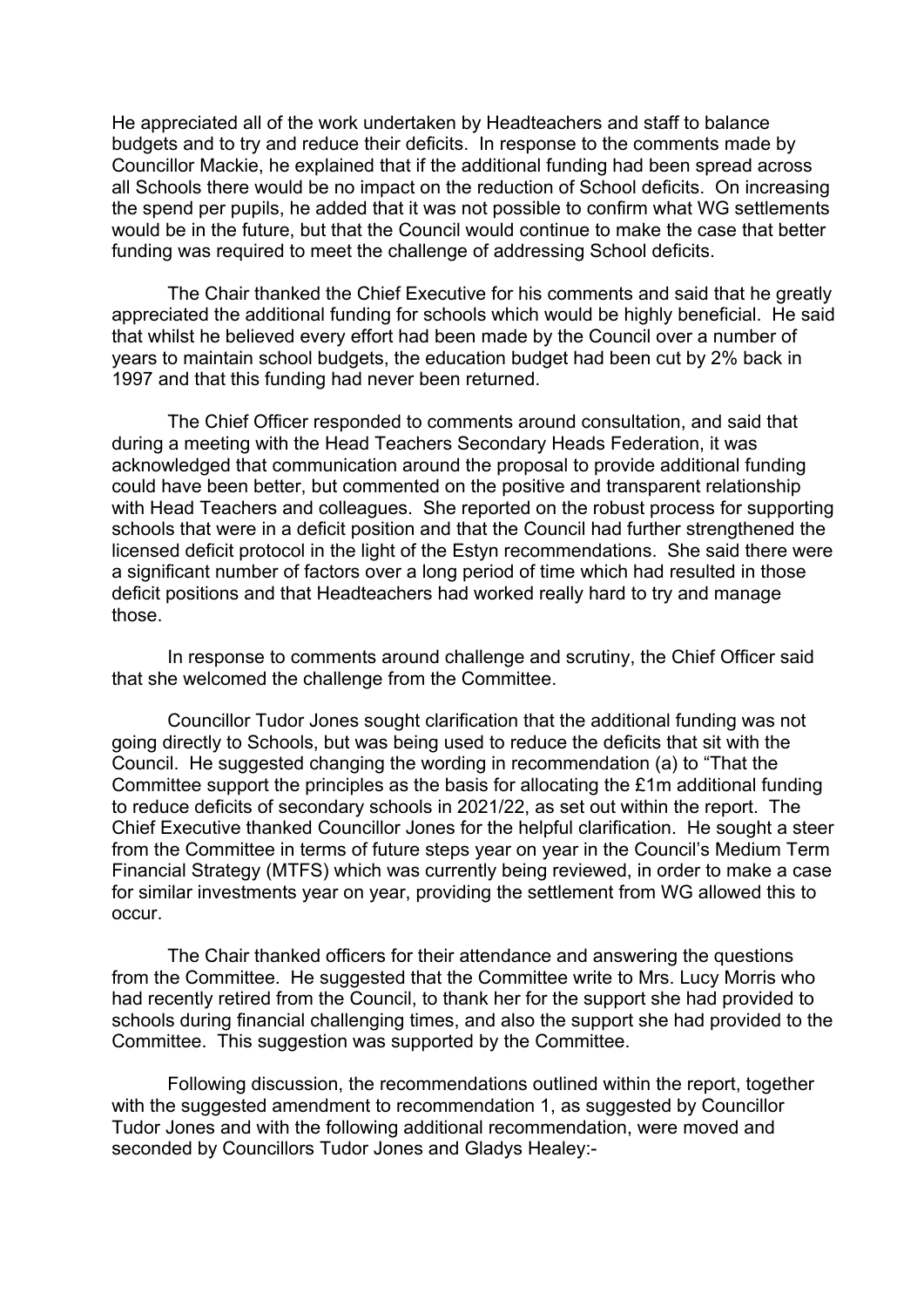• That the Committee support the Council's intent to raise the amount of funding to support schools year on year, in line with the Council's Medium Term Financial Strategy (MTFS).

### **RESOLVED:**

- (a) That the Committee support the principles as the basis for allocating the £1m additional funding to reduce deficits of secondary schools in 2021/22, on the basis as set out within the report;
- (b) That the allocations, as set out in Appendix 2 of the report, be noted; and
- (c) That the Committee support the Council's intent to raise the amount of funding to support schools year on year, in line with the Council's Medium Term Financial Strategy (MTFS).

### **46. HWB DIGITAL PROGRAMME**

The Primary Learning Advisor introduced a report which provided details of the implementation of the national HWB programme in Flintshire schools and the work undertaken to increase the ratios of devices to pupils.

During the pandemic there had been constant communication with schools and a gap analysis of devices was carried out. This provided information on how many devices were already in schools which had been very encouraging but there were more required to meet the formula agreed with the schools. The Primary Learning Advisor confirmed there was a need for 6,000 more devices following the last delivery into schools in January and February and confirmed there was also an order of Chrome Books which was due in May from WG which would meet some of the needs in the gap analysis.

There had been very positive feedback from schools regarding blended learning with detailed analysis shown in section 1.04 of the report. The Primary Learning Advisor confirmed MiFi devices were procured as part of the HWB and these had gone to families who did not have enough Wi-Fi connection. She referred to the Neumark Foundation who had supported all of the North Wales Authorities procuring a further 110 devices and about 80 or 90 devices had been deployed directly to schools where they were needed. A sustainable model would be put in through the School funding formula to ensure all schools had the same equipment as schools would now be required to maintain the same level of devices and hopefully all learners would have more devices to do their homework.

Councillor Dave Mackie referred to the financial impact on schools on their commitment to keep the devices up to date and fund repairs etc. which could be an expensive cost in the future. He understood this was being considered as an allocation on funding within the school budget formula and asked if schools were aware of the cost implications. In response, the Primary Learning Advisor advised that additional funding was to be provided to Schools as digital devices would now be a key part of pupil's education and digital equipment was the new resource that schools needed to budget for. This would be discussed further at the forthcoming School Budget Forum meeting.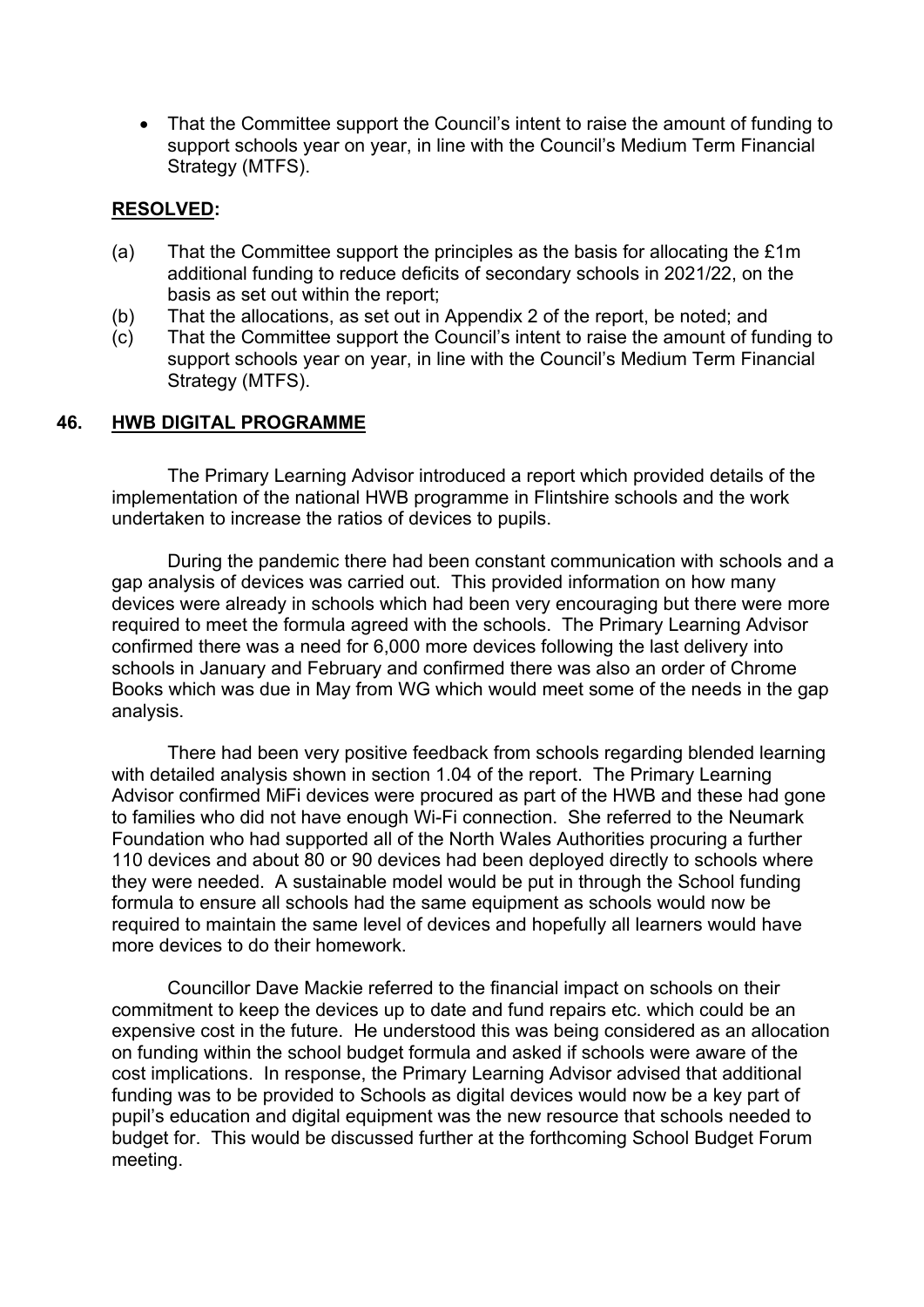Councillor Smith as for clarification on the PSBA Network. In response, the Chief Officer commented that this was the internet network which was routed through the council's network to schools to ensure the firewalls were maintained together with internet speeds. The Primary Learning Advisor added that this was monitored by the Council's IT department and that during lockdown most schools had had sufficient capacity. The Chief Officer confirmed that if there were issues with the bandwidth used by schools to deliver lessons then schools were able to escalate this with the IT Department.

The Senior Manager (School Improvement) confirmed the term PSBA was the Public Sector Broadband Aggregation across lots of public sector networks all the way through Wales where usage could be monitored. Education delivery had changed over the last few months with more online virtual lessons to children in school and out of school. Capacity changes and usage data provided by WG enabled schools to forward plan to ensure there was enough capacity during peaks of use. Schools and school governors would be involved in the strategic plans for their school to future proof costs for maintenance and replacement of devices and she commented how much the pupils had improved their digital capabilities and embraced the digital world.

The Chair commented on the remarkable achievements and paid tribute to the Council and Corporate IT team for the support provided to Schools. He said that he was reassured that bandwidth was being monitored, especially for those areas with low internet speed.

Mrs Rebecca Stark asked what access was given to pupils to search the internet. Was it only education sites that could be accessed through their devices or could they access social media sites etc. In response, the Primary Learning Advisor confirmed that HWB was the platform for digital learning with learners and teachers given HWB emails. She added that as part of their work pupils would be able to use safe internet search tools to search for things online with the google platforms hosted by HWB. The Chief Officer added that pupils could access anything on the internet but using the HWB and the council's firewall ensured they were protected and that the MiFi devices required a parent to sign a safeguarding statement ensuring that young person used that device appropriately.

The recommendations, as outlined within the report were moved and seconded by Councillors Paul Cunningham and Ian Smith.

### **RESOLVED:**

- (a) That the implementation of the National HWB programme in Flintshire schools and the work undertaken to increase the ratios of devices to pupils be noted; and
- (b) That the Committee was assured that Flintshire learners had not been digitally disadvantaged during the lockdown period by the effective actions of schools and the Council's Education and IT Services.